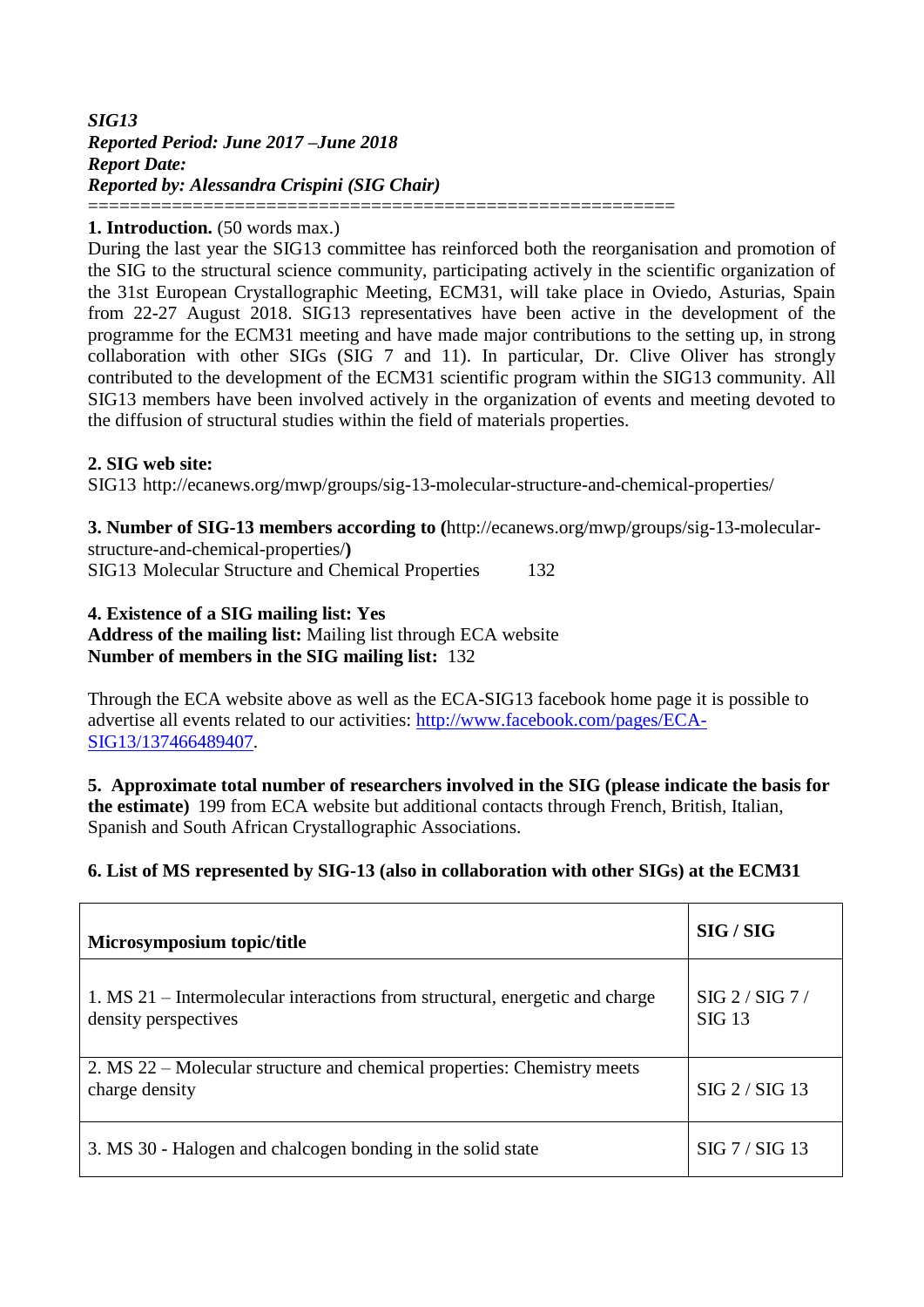| Microsymposium topic/title                                                           | SIG / SIG      |
|--------------------------------------------------------------------------------------|----------------|
| 4. MS 31 – The role of supramolecular interactions in polymorphs and co-<br>crystals | <b>SIG 13</b>  |
| 5. MS 32 – Molecular recognition and crystal engineering                             | SIG 7 / SIG 13 |
| 6. MS 33 – Prediction of molecular crystal structures                                | SIG 7 / SIG 13 |
| 7. MS 34 – Exploring structural dynamics in crystals                                 | SIG 7 / SIG 13 |
| 8. MS 35 - From 0- to 3-dimensional porous systems                                   | <b>SIG 13</b>  |
| 9. MS 36 - Structure and function in inorganic and coordination complexes            | <b>SIG 13</b>  |
| 10. MS 37 - Mechanochemistry: structure and reaction                                 | SIG 13         |

**Prizes sponsored/coordinated**

none

# **8. Past Activities other than Microsymposia at ECM**

Title: 2<sup>nd</sup> POMOS - 2<sup>nd</sup> Meeting on Porous Molecular Solids - 6-8 June 2018 Vietri sul Mare (Italy)

Number of Participants: 100 Level of involvement of SIG in the activity: Several ECA members were part of the organizing committee, which was chaired by Consiglia Tedesco.

Sponsored by ECA: no

Other Sponsors/Organizers: none

Short Description: This is the  $2<sup>nd</sup>$  conference after the  $1<sup>st</sup>$  successful POMOS held in Stellenbosch, South Africa, in April 2015. "The meeting is an opportunity to focus on the recent advances in the field of porous molecular materials with the aim to provide interesting and stimulating ideas for future research." - <http://www.pomos.org/>

Title: BCA Spring Meeting, 26-29 March, 2018, Warwick University (United Kingdom) Number of Participants: 150

Level of involvement of SIG in the activity: Several ECA members are part of the organizing committee.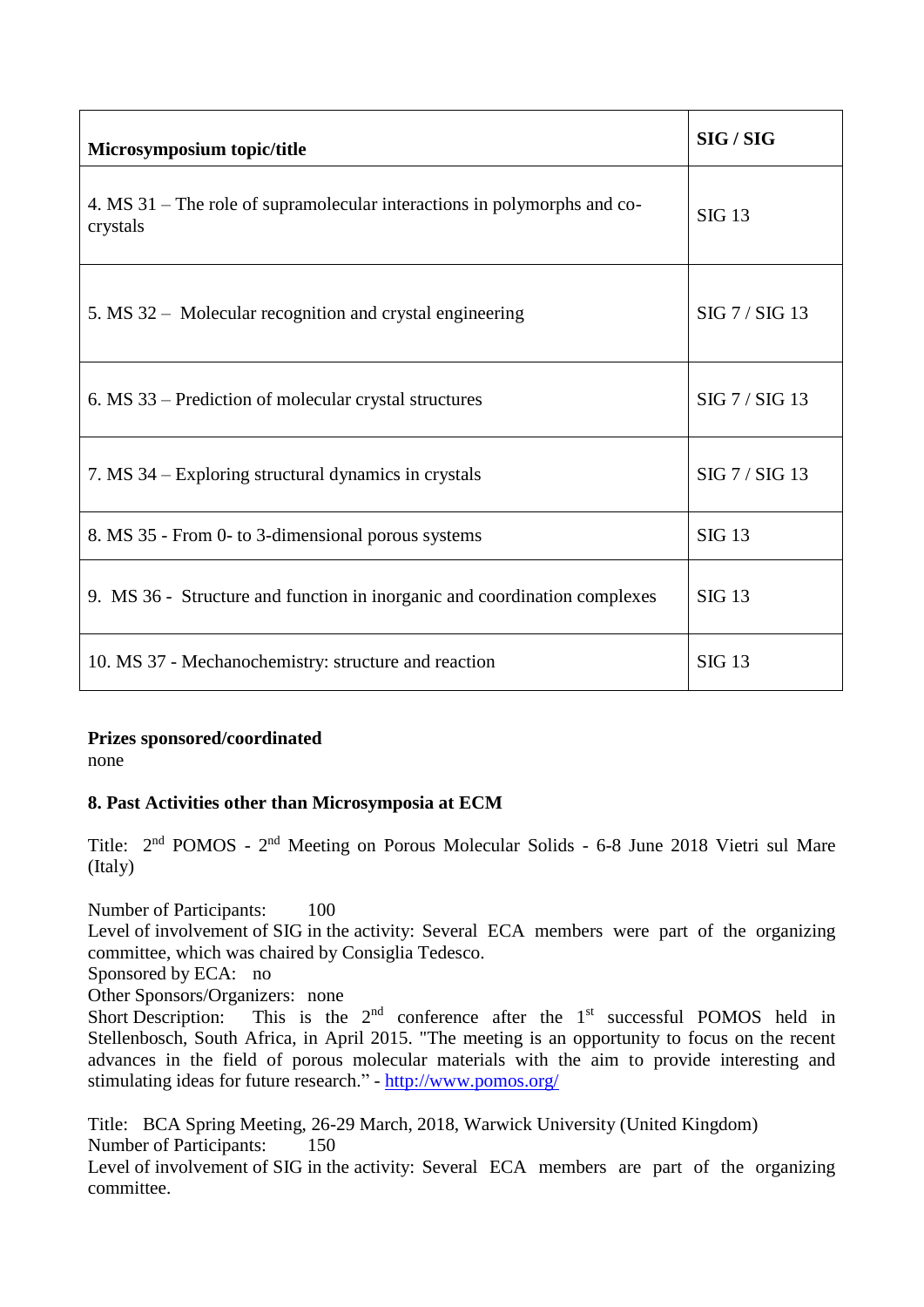Sponsored by ECA

Other Sponsors/Organizers: none

Short Description: The meeting was preceded by the Young Crystallographers meeting from Monday, 26 March to lunchtime on Tuesday, 27 March. The main part of the meeting started at 10.30 on Tuesday, 27 March and finished on at 13.30 on Thursday, 29 March. A varied programme was assembled, promising relevant topics for everyone. Of particular note was a first dedicated session to electron diffraction at a BCA meeting.

website:<http://www.bcaspringmeetings.org.uk/home> (no longer available)

Title: 11th Edition of Symposium with International Participation: New Trends and Strategies in the Chemistry of Advanced Materials with relevance in Biological Systems, Techniques and Enviromental Protection, Institute of Chemistry, Timisoara (Romania), 28-99 June 2018.

Level of involvement of SIG in the activity: ECA members participants

Number of participants: 50

Sponsored by ECA: no

Other Sponsors/Organizers: none

Short Description: The main goal of the Symposium is to present the latest trends in the chemistry of materials, with reference to theory of structures and therefore new applications.

Title: The 5<sup>th</sup> European Crystallographic School, 8 - 14 July 2018 (South Africa)

Level of involvement of SIG in the activity: ECA members participants

Number of participants: 90

Sponsored by ECA: yes

Other Sponsors/Organizers: Several sponsors

Short Description: "The aim of the school is to give attendees a fundamental understanding of the principles underpinning crystallography through a combination of lectures and hands-on tutorials. We will begin by covering the basic principles of point groups, space groups, crystallisation, data collection, and structure refinement from a theoretical perspective." – Chaired by Catharine Esterhuysen

Website: http://www0.sun.ac.za/ecs5/

Title: 1<sup>th</sup> International Symposium on Metallacrowns and Metallacryptates, which will be held in Parma on the 27-28 of September 2017

Number of Participants: 100

Level of involvement of SIG in the activity: ECA members are part of the organizing committee.

Sponsored by ECA: to be applied for

Other Sponsors/Organizers: to be applied for

Short Description: The Symposium is held as the final meeting of the EUFP7 Marie Curie IRSES Project "Metallacrowns" and as the final meeting of the Bilateral Italy.USA Project "Development of porous magnetic Metallacrowns for sensing applications". Within the Marie Curie Project, Dr Matteo Tegoni and the involved team of the Department of Chemistry, Life Science, and Enviromental Sustainability of the University of Parma, have been strongly involved in the work package of title "X Ray Structures of large MC Assemblies", designing, synthesizing and structural characterizing (X ray) large MC assemblies including MOF-like architectures.

**SIG-13 also provided support letters to Consiglia Tedesco (2 nd Meeting on Porous Molecular Solids: 6-8 June 2018), Tony Linden (Zurich School of Crystallography: 16-27 June 2018) and Simona Galli (International Schools on Advanced Porous Materials: June 2019 and in aid of ECA sponsorship applications.**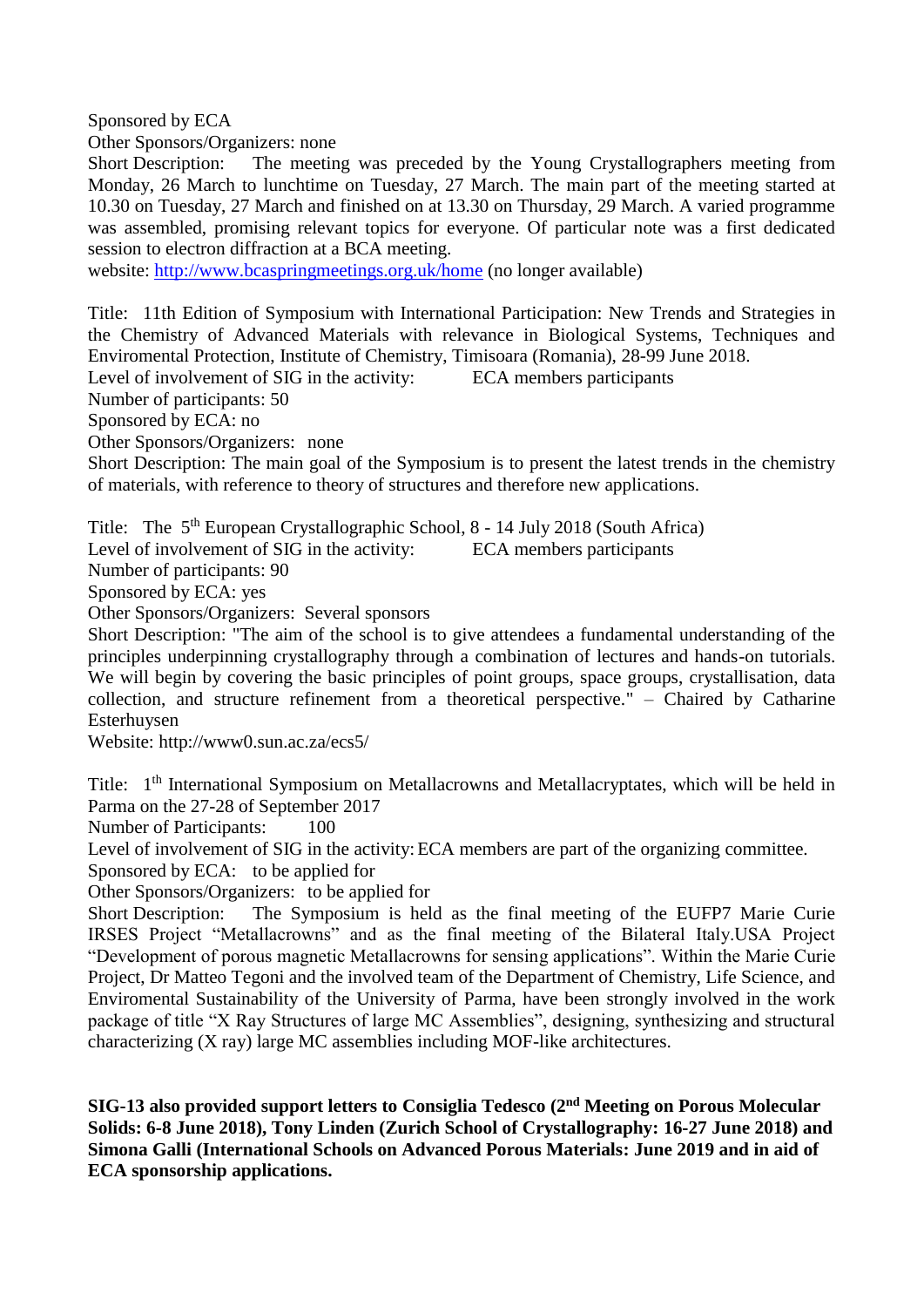# **9. Future/Programmed Activities.**

Title: V Meeting of the Italian and Spanish Crystallographic Association (MISCA), June, Napoli (Italy) 2019

Number of Participants: 100

Level of involvement of SIG in the activity: ECA members are part of the organizing committee.

Sponsored by ECA: to be applied for

Other Sponsors/Organizers: to be applied for

Short Description: The MISCA meeting represents an opportunity to reinforce the strong bonds between the Italian and Spanish Crystallographic communities. This MISCA will cover the state of the arts in many fields where the crystallography plays a central role. There will be time for discussion, group meetings and collaborative work.

Title: 9<sup>th</sup> Spanish School on X Ray Diffraction applied to single crystal, Saragoza (Spain), September, 2019

Number of Participants: 30

Level of involvement of SIG in the activity: ECA members are part of the organizing committee and tutors

Sponsored by ECA: no

Other Sponsors/Organizers: to be applied for

Short Description: This a crystallographic school addressed to PhD students and young researchers willing to introduce themselves in this discipline. The school will review the basic concept of X ray Diffraction and practical tutorial.

# **10. Other matters.** (50 words max.)

SIG13 is continuing in the promotion of the structural chemistry at all levels, participating in "crystallographic schools" across the European Economic Community. Members will also participate in the Networks and Programmes set up by the European Research Council (and some of the national Research Councils) with the aim to provide a better understanding of structure/property relationships in solid state materials.

#### **11. Brief annual activity report** (100 words max.)

The SIG13 Committee has worked actively on the two main goals within its remit: (i) the promotion of "Molecular Structure and Chemical Properties" through greater publicity for the SIG, particular through its new website; (ii) by participating effectively in the planning process for the upcoming ECM and other Meetings in Crystallography.

A SIG-13 meeting was held during ECM30 in Basel on 31 August 2016. The SIG officers presented the 2016 report to the meeting. The members discussed cooperation between SIG-13 members and the possibility of a triennial scientific meeting around specific themes. An immediate outcome of the meeting was the nomination of Clive Oliver to the ECM-31 Programme Committee as the SIG-13 representative. Updating of the SIG-13 website in terms of adding content to the "Scope and Objectives" section, to include more activities and thus improving visibility and publicity of SIG-13 Clive Oliver mentioned that the new website is intended to be used for the dissemination of information to SIG-13 members (the meeting notice was also sent via the website), thus negating the need to have a continually updated e-mail list.

#### **12. List SIG officers, name and e-mail, and specify their main function in the SIG:**